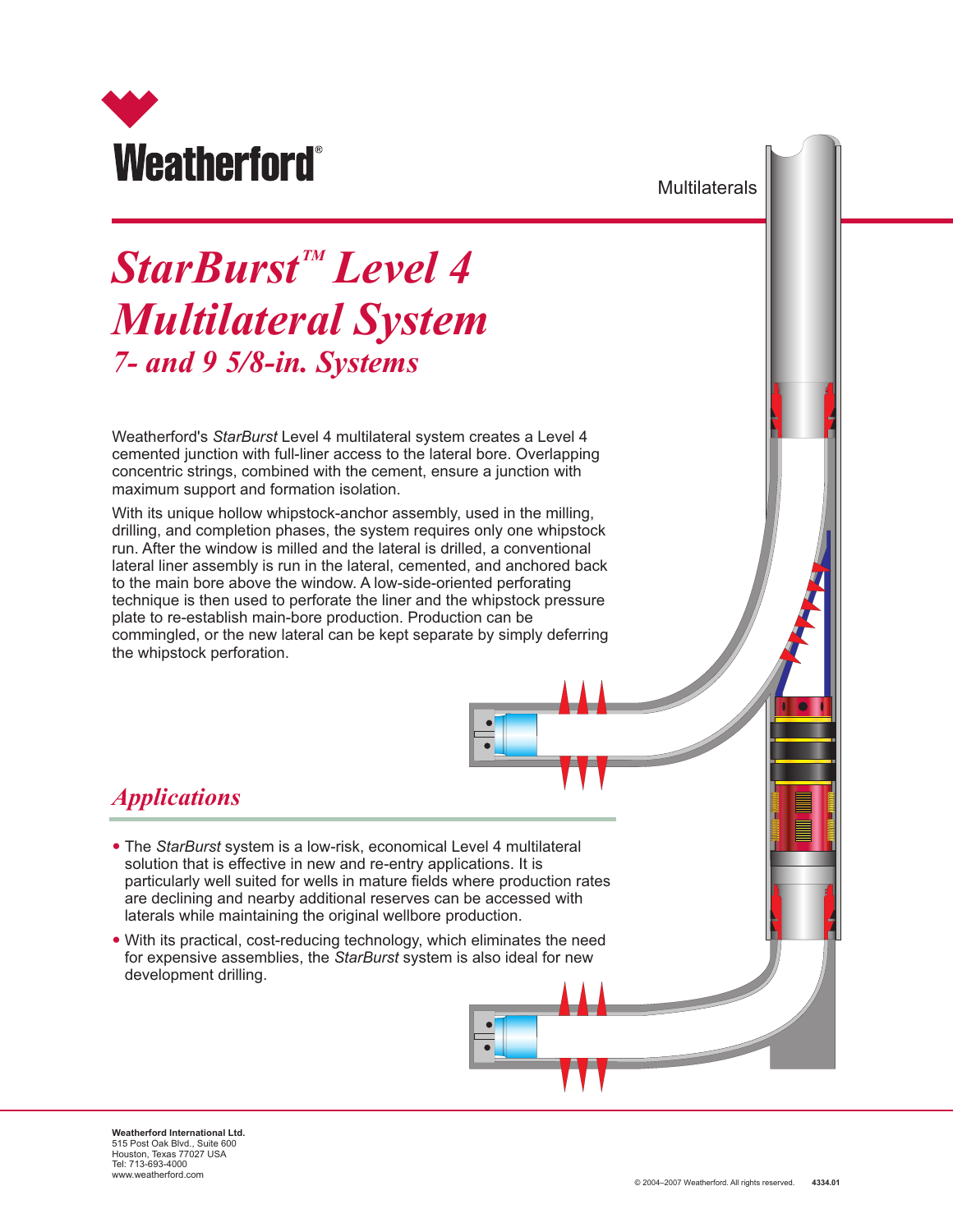

## *TM StarBurst Level 4 Multilateral System 7- and 9 5/8-in. Systems*

#### *Features, Advantages and Benefits*

- The *StarBurst* system allows production from the existing wellbore as well as the lateral.
- The system provides a cost-effective way of maximizing reservoir exposure and increasing reservoir recovery without the cost or potential environmental consequences of drilling additional vertical wells.
- The unique hollow whipstock is suitable for both milling and production operations. The recessed pressure plate ensures pressure integrity during milling. Retrieval of the whipstock is not required, so risk of not recovering the whipstock is eliminated.
- Special mills prevent damage to the pressure plate and provide an elongated window.
- The lateral liner tieback to the main bore provides mechanical integrity and connectivity with full access to the lateral and production access to the main bore.
- Overlapping concentric strings, combined with cement, provide sand control at the junction.
- The *StarBurst* system is compatible with conventional or intelligent completions.

#### *Options*

- Available high-temperature packer for the 9 5/8-in. system
- Available special mill assembly for the 7-in. system in dual-string casing exit applications